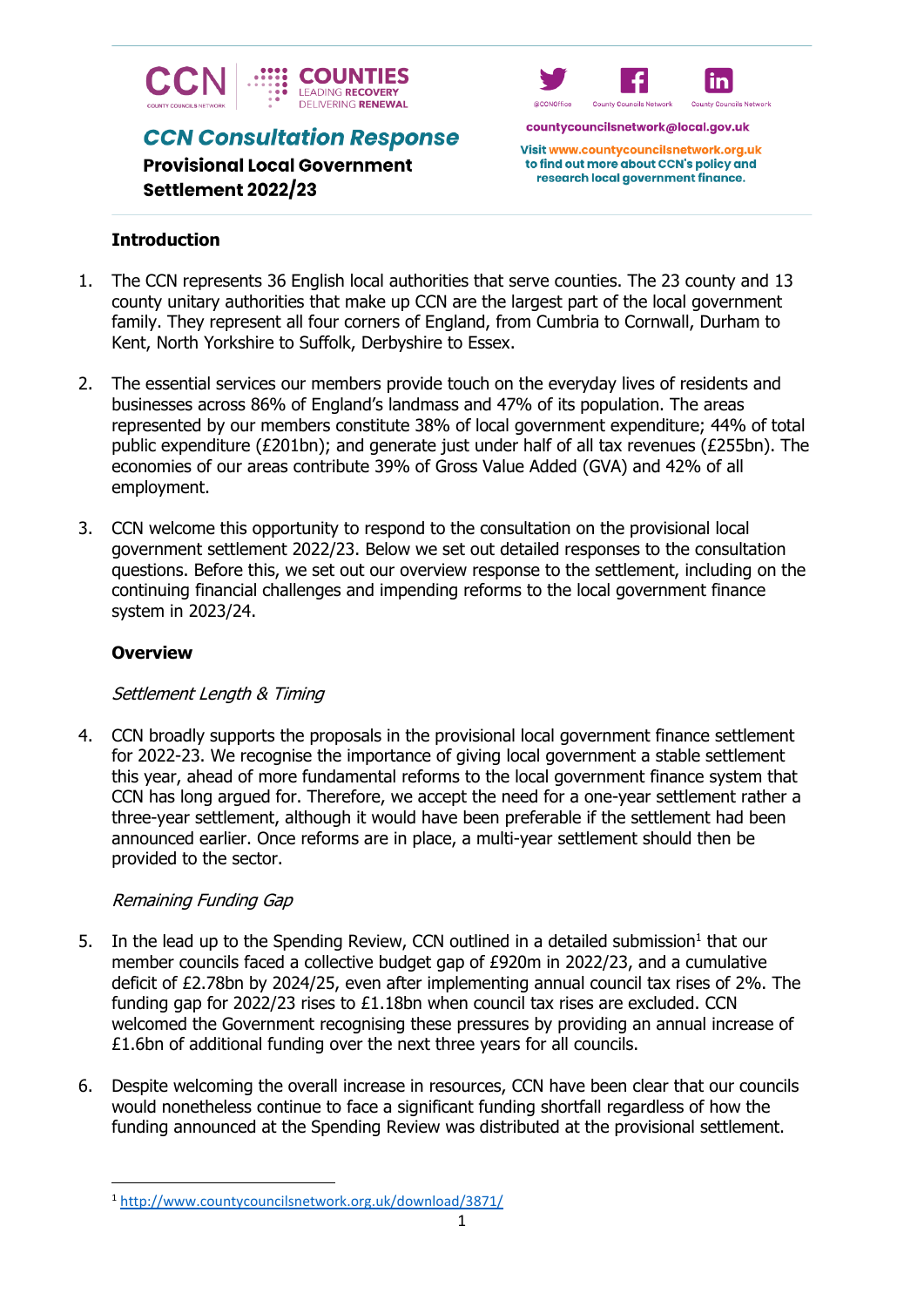- 7. Although Core Spending Power (CSP) will increase by £1.3m (7.3%) in 2022-23, some 50% of this is funded on expected council tax rises and this will not be sufficient to meet the spending pressures in county authorities. Following the settlement, CCN outlined that while the additional funding was welcome, it remains the case that CCN member councils still faced a *pre-*council tax rise funding gap of almost £700m next year, with a large proportion of this new money offsetting councils' extra costs from the National Living Wage and National Insurance rises. Therefore, the funding announcements still fall short of providing sufficient resources to meet on-going pressures.
- 8. This funding gap is exacerbated by the pressures on adult social care that continue to be experienced as a result of the on-going pandemic. County and unitary authorities experienced considerable pressures on adult social care during the early part of the pandemic, and are again under considerable pressure resulting from a combination of staffing challenges, provider market stability and risks associated with implementing the new reforms. These challenges need to be addressed to ensure the on-going stability of the local government sector.
- 9. **Unless further funding is made available at the final settlement, or on-going support is forthcoming in relation to continuing additional Covid-19 spending pressures, our councils will need to make further difficult decisions to reduce services and balance their budgets next year.**
- 10. The funding challenges facing our member councils are also compounded by the uncertainty on the following grants which sit outside the consultation on this settlement:
	- **Roads Maintenance Funding;** last year CCN outlined its severe concerns that the Government had reduced capital funding for road maintenance by almost £400m in 2021/22, despite a Government manifest commitment to invest an additional £500m in roads maintenance each year of this Parliament.<sup>2</sup> Councils are still awaiting further details on the allocation of roads maintenance funding for the coming year, but in the Spending Review the Government indicated that only £2.7bn will be allocated to local authorities not receiving Regional Transport Settlements over the next three years. The details published to date would suggest that funding for areas outside Regional Transport Settlements could therefore be further reduced in the coming year. CCN is seeking urgent clarification from the Department for Transport on this issue. CCN urge the Government to not only ensure no further reductions in capital funding for roads maintenance, but that the £400m reduction is reversed to ensure the Government fulfils its manifesto commitment.
	- **Public Health Funding**; at the time of the settlement no further details have been published on allocations for the Public Health Grant in 2022/23. CCN urge the Government to publish details of the grant as soon as possible and ensure a real-terms increase in funding over the course of the Parliament. In light of the recent escalation in the Covid-19 response due to the Omicron variant, clarity is needed on future support through the Contain Management Outbreak Fund (COMF). Whilst the announcement on rolling over underspent COMF was welcome, COMF funding is still needed to help deal with significant additional pressures across the system.
- 11. In addition, it is important for this consultation to note CCN's concerns regarding the adequacy of funding to support the implementation of adult social care funding reform, and

<sup>2</sup> https://www.countycouncilsnetwork.org.uk/local-road-maintenance-and-pothole-filling-funding-2021-22 ccn-response/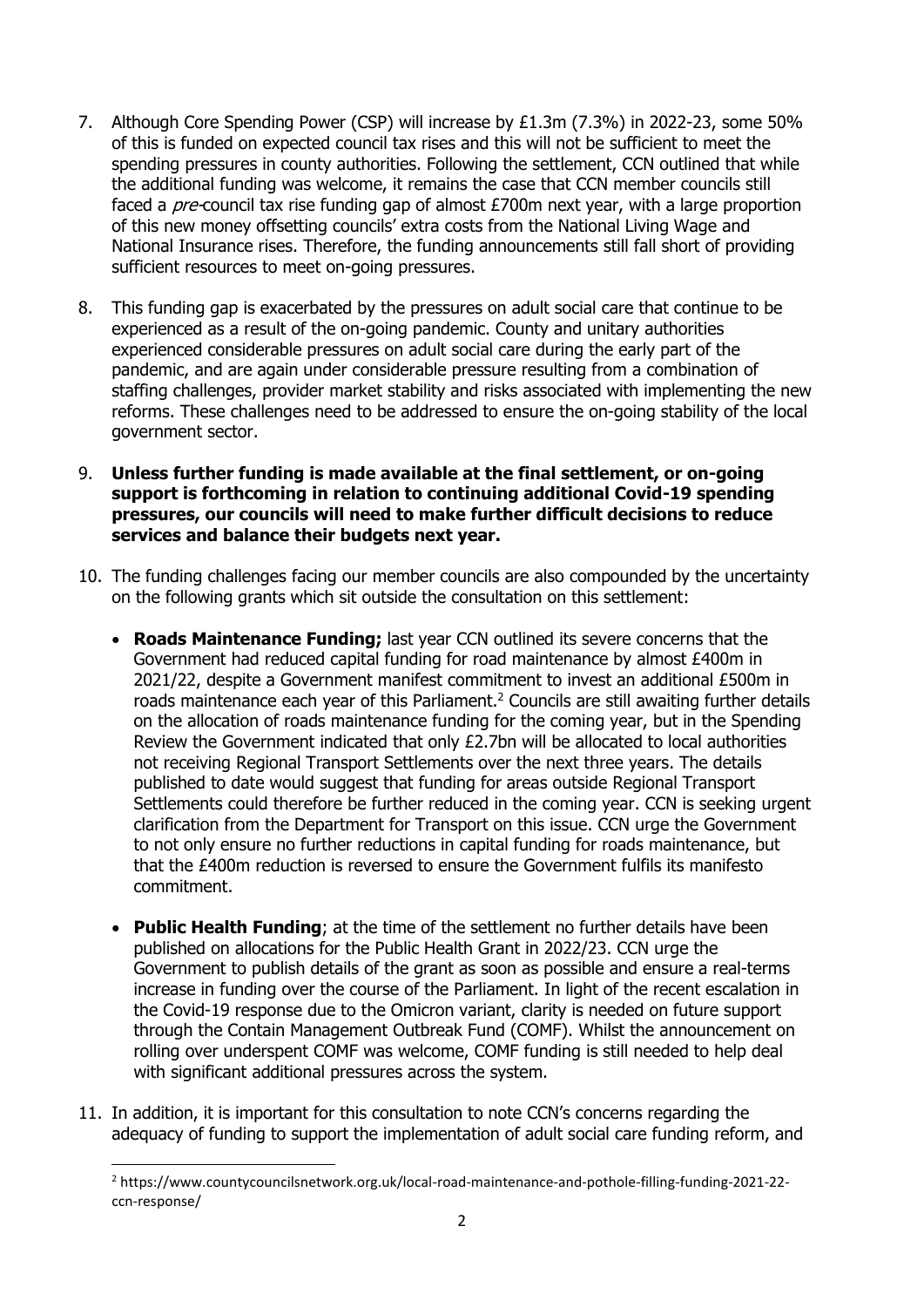in particular, the introduction of a fair price for care and extension of duties for local authorities to arrange care on behalf of self-funders.

- 12. While we respond below to the question on the distribution of the £200m provided in 2022/23, we remain concerned that the funding committed to fund a 'fair price for care' – £1.4bn for the whole country over the next three years – will not be sufficient. LaingBuission have previously estimated for CCN that the move to allow more private care users to access lower local authority rates is likely to cost up to £761m per year in county areas alone, excluding homecare.
- 13. The cost and implementation challenges of moving towards an equalised price for care cannot be underestimated. County areas are home to a higher proportion of people who arrange and pay for their own care, and those areas' care markets will be particularly vulnerable to changes. CCN has recently re-commissioned LaingBuisson to undertake an independent impact assessment of the policy, including its likely financial cost, and will engage the Department in its findings.

### Distributional Impact of the Settlement

- 14. While we welcome the broad structure of the settlement in the short-term, CCN also have concerns about elements of the settlement and its distribution. Some decisions made by ministers in the settlement have disadvantaged county authorities and reduced their share of funding.
- 15. Firstly, the share of additional funding allocated to social care is too low. We had expected at least 50% to be used to meet social care pressures, and for it to fall below this benchmark is very disappointing. CCN member councils receive only 26.6% of the 2022-23 Services Grant – but would receive 42% if this funding was distributed using the Adult RNF. Funding should be directed to where it is needed most, and we believe that the greatest pressures on local government at the moment are in adult social care as a result of staffing pressures, ensuring the stability of local market provision, and uncertainty associated with the new reforms.
- 16. Secondly, in our view, too a high a share of the available funding has been distributed via a range of different grant streams such as the lower tier services grants and New Homes Bonus (NHB) – thus reducing the effectiveness of the available resources and meaning that additional funding has been directed into some funding streams where county authorities receive relatively low shares. This approach can be justified in a roll over one year settlement, but greater coherence and consistency will be required when more significant reforms are implemented in 2023-24.
- 17. CCN supports distributing funding wherever possible using the main needs-based funding formulas (Settlement Funding Assessment (SFA) and Adult RNF), which would more fairly benefit both our county and unitary member councils and wider parts of the sector. However, the distributional impact of the one-off Services Grant, where our councils receive only 26.6%, demonstrates that the distribution can only be fair when based on a more upto-date needs assessment.
- 18. The choice of 2013-14 SFA has not been justified within the provisional settlement proposals. There is an argument for using a more-recent SFA distribution, but we recognise that there are technical difficulties in doing this (e.g. the impact of "negative RSG"). That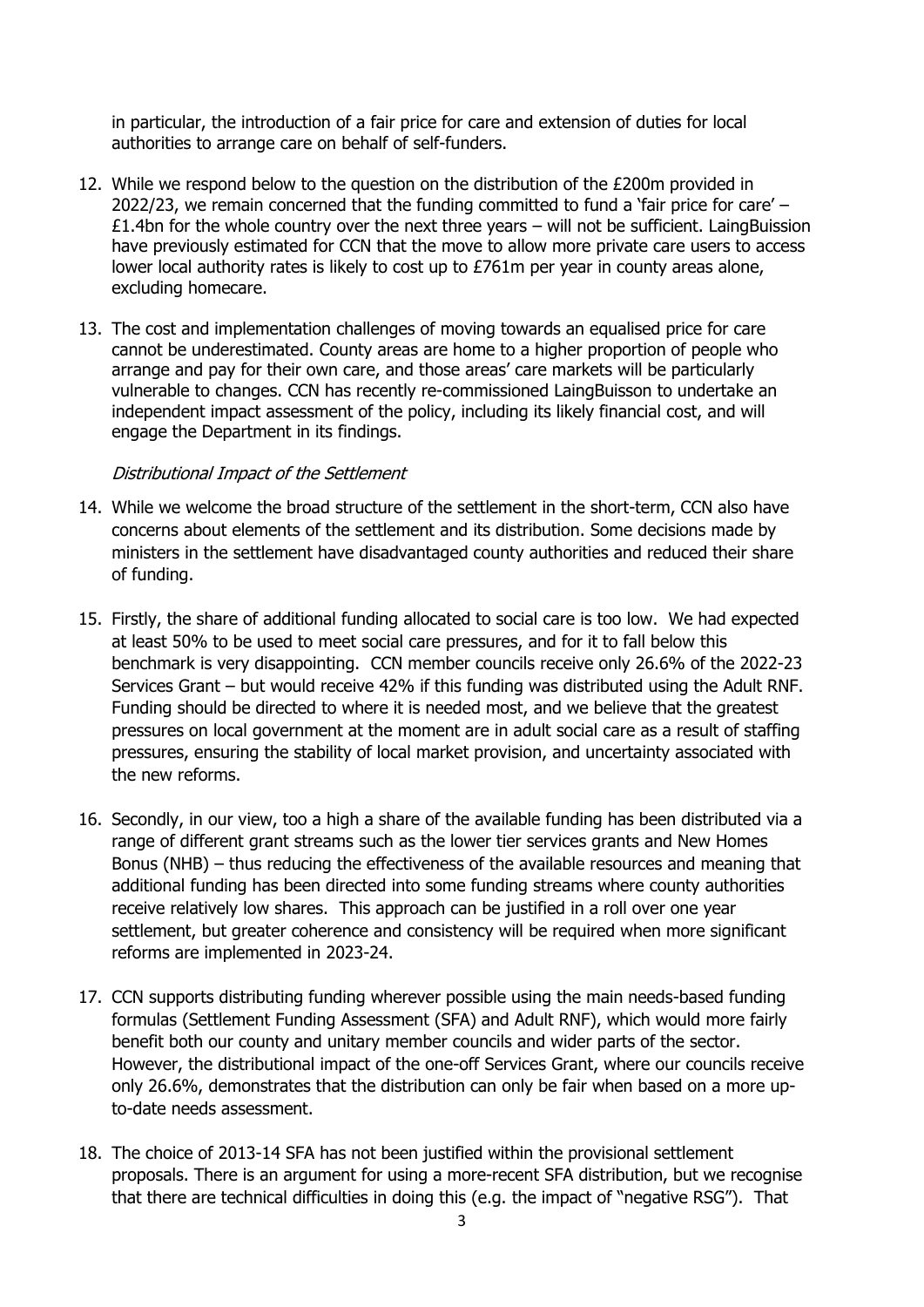ministers have had to use an SFA distribution that is almost ten years old underlines just how pressing it is to deliver the Fair Funding Review in 2023-24.

## Funding Reforms

- 19. As a result of this, CCN supports ministers' re-commitment to introducing funding reforms in the near term, possibly as early as 2023-24. The age of the funding formulas used in the settlement is now really starting to show, in both the Adult RNF and in the SFA. We would expect most of our concerns about funding distribution that we have raised in this consultation response to be addressed in the forthcoming funding reforms.
- 20. It is vital that that reforms recognise the higher demand and service delivery costs in county areas, while not penalising county authorities for historically lower funding that has led to higher rates of council tax. Moreover, as outlined further on, these reforms must also consider reforms to the broader range of different grants within the system, such as NHB and lower tier services grants, alongside a business rates baseline reset.
- 21. CCN has always maintained that councils of all shapes, sizes and political colours could benefit from a fairer distribution of resources. Easing the historic imbalances in the distribution of local government finances is a key plank of progressing the levelling up agenda.
- 22. In considering the approach to reforms, CCN broadly welcomed the direction of travel set out in *The Review of Relative Needs and Resources* by Ministers in early 2020, and we would encourage them to build on these proposals. CCN has previously undertaken detailed research and modelling on the proposals set out by previous Ministers, which showed that they had the potential help to reduce the inequalities in funding that have become entrenched between local authorities in London and authorities across the rest of the country.
- 23. In early 2020, CCN commissioned Pixel to model the potential impact of the FFR for different classes of authorities based on the latest information on government proposals and available data at the time. The modelling took into account all the proposals that the government made within the-then Review of Relative Needs and Resources, including council tax equalisation, the creation of the foundation formula and the latest Area Cost Adjustment (ACA) factors. The modelling also included the possible impact of the new adult social care formula based on the proposals from the Personal Social Services Research Unit (PSSRU). CCN has published a briefing on the initial findings of the research, that provided an overview of the assumptions applied.<sup>8</sup>
- 24. Based on this research, The table below shows the potential change in settlement funding assessment for different types of upper tier councils. It shows metropolitan authorities are likely to be overall gainers from the proposals set out in early 2020, as are CCN member councils. Counties would see the largest cash gains but would remain significantly lower funded on a per head basis compared to other parts of local government. The most significant losers are still likely to be inner London boroughs.

| <b>Table 1: Overall change</b> | <b>Current SFA</b> | <b>Revised SFA</b> |       | Change Change (%)   Revised RNF |                |
|--------------------------------|--------------------|--------------------|-------|---------------------------------|----------------|
| in Settlement Funding          | (E/m)              | (E/m)              | (E/m) |                                 | per head $(E)$ |
| <b>Assessment (SFA)</b>        |                    |                    |       |                                 |                |
| Metropolitan districts         | 3,902              | 4,151              | 249   | 6.4%                            | 342            |
| <b>CCN</b> authorities         | 3,541              | 3,867              | 326   | $9.2\%$                         | 149            |
| Non-CCN authorities            | 2,299              | 2,387              | 89    | 3.9%                            | 254            |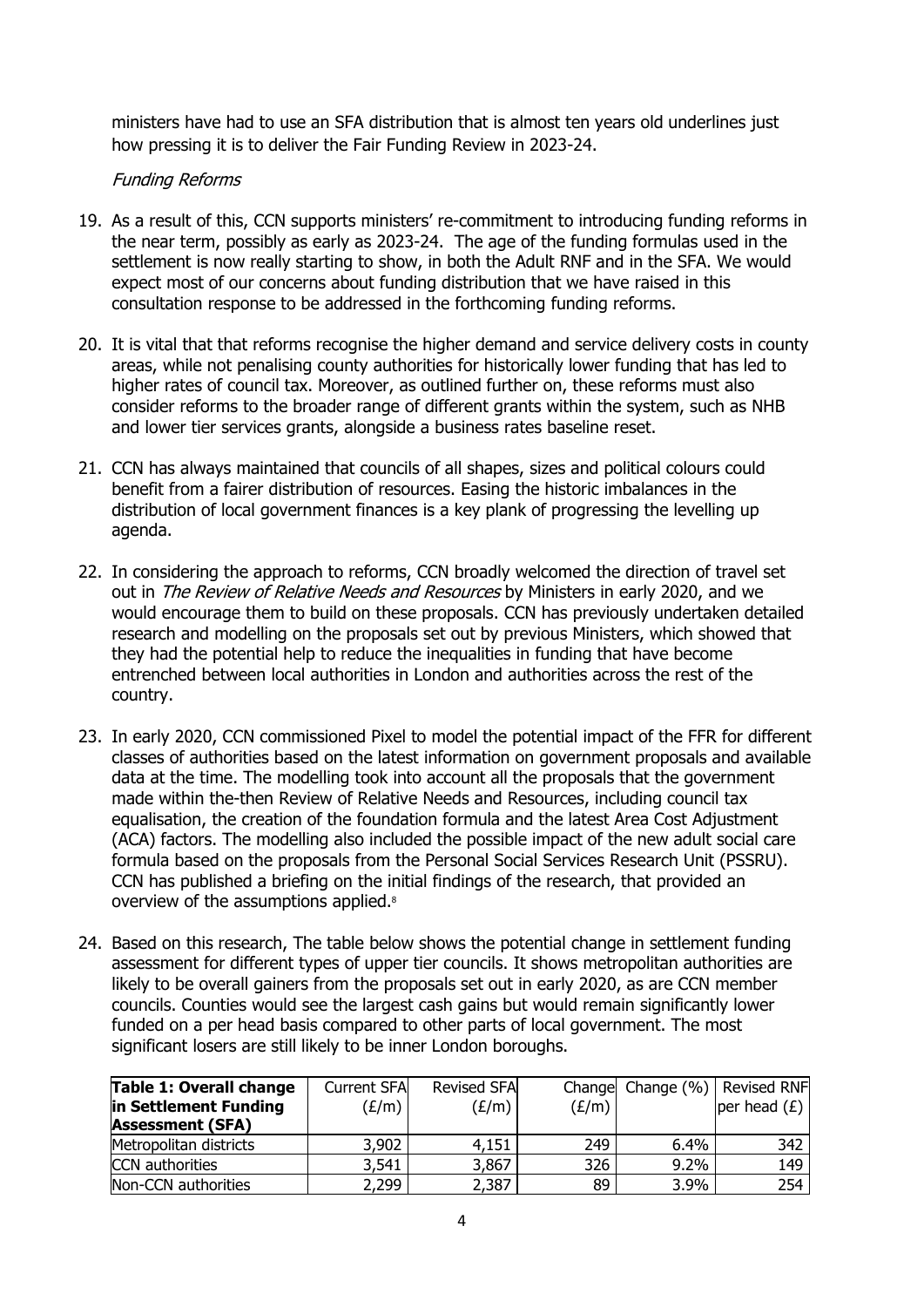| $\overline{\phantom{a}}$<br>nndon.<br>boroughs<br><b>Inner</b> | $\sim$<br>וא<br>----           | $\sim$ $\sim$ $\sim$<br>-- | ∼~<br>-<br>JIV | 9%<br>. . | דפר<br>20    |
|----------------------------------------------------------------|--------------------------------|----------------------------|----------------|-----------|--------------|
| Outer<br>boroughs<br>ondon                                     | $\sim$ $\sim$ $\sim$<br>- 50د. | つちつ<br>1, <i>LJL</i>       | ി4<br>-<br>⊥∪  | 7%        | <u>_ _ _</u> |

- 25. While the full report on the modelling was paused in March 2020 due to the Covid-19 pandemic, the initial results of our independent modelling, based on a number of evidencebased assumptions, show that the Review of Relative Needs and Resources has the potential to deliver a fairer settlement for CCN member councils, metropolitan and unitary boroughs, benefiting councils in the midlands, the north, and south, towns, cities, rural areas and coastal communities, and therefore aiding the levelling up agenda.
- 26. CCN and its member councils will continue to engage with the government as funding reforms are progressed over the course of the year. Over the coming weeks, we will be revisiting the research and modelling with Pixel outlined above, and will seek to engage the Department on its findings.

## **Question 1: Do you agree with the government's proposed methodology for the distribution of Revenue Support Grant in 2022/23, including the rolling in of two New Burdens grants?**

- 27. CCN supports the broad approach of distributing the available grant increases in line with Settlement Funding Assessment (SFA), but CCN would have preferred a larger proportion of the funding increases to have been distributed using the Adult Relative Needs (RNF). Any discussion of the methodology used for the uplift in RSG should be considered alongside the proposals for the 2022-23 Services Grant.
- 28. There are some technical shortcomings in the approach that has been adopted in the provisional settlement. A simpler approach would have been to give local authorities the additional funding through SFA increases rather than through RSG ( $E72m$ ) and Services Grant (£822m). However, "negative RSG" makes this approach technically difficult. We understand that it is very difficult for this issue to be reopened at this stage, and it will be resolved in the FFR.

### **Question 2: Do you agree with the proposed package of council tax referendum principles for 2022/23?**

- 29. Council tax remains an increasingly important part of the local government funding system. In 2022-23, council tax will represent around 59% of overall CSP. For many county authorities, this is even greater: council tax now represents over 70% of CSP for some CCN members. County authorities will be able to increase their core Band D by 1.99% and a further 1% for the ASC precept (in addition to any increases that have been deferred from 2021-22). Most authorities will therefore only have below-inflation increases in Band D in 2022-23.
- 30. In the lead up to the Spending Review, CCN were clear that it would require a council tax increase of over 8% each of the next three years to almost eliminate the  $£2.7$ bn funding gap faced by our member councils. At the time, CCN said that rises on this scale would unacceptable and unfair to residents, and that additional funding should be provided to lower the need to levy such high council tax increases as a result. Despite the additional funding provided, it remains the case that the current reliance on council tax to fund services, in the absence of sufficient long-term funding is neither fair nor sustainable. This is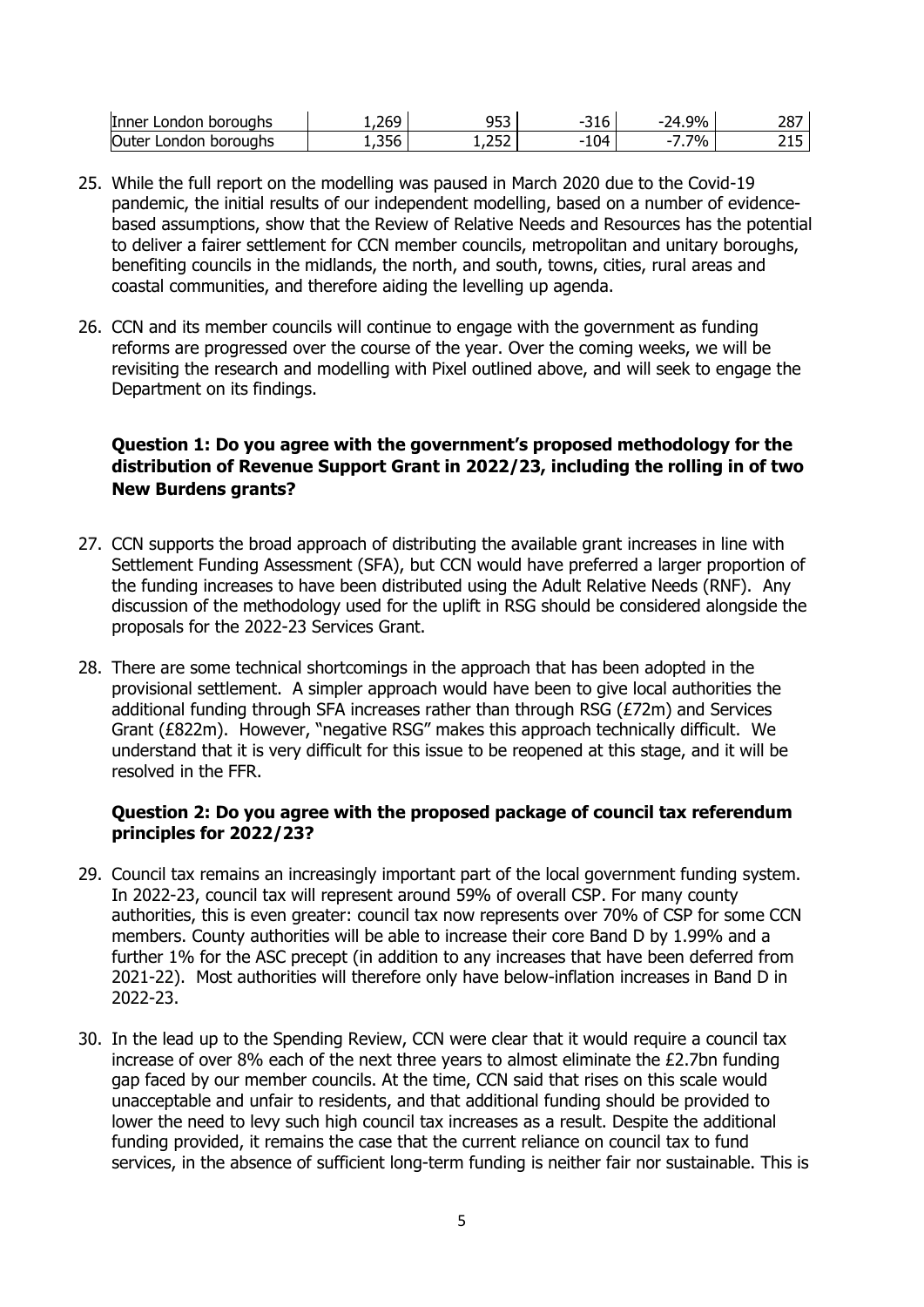particularly the case in county areas, where due to historically lower funding, average council tax rates are significantly higher than other parts of the country.

- 31. However, given the remaining funding shortfall for our member councils resulting from this settlement – almost £700m before council tax rises – CCN believe that additional flexibilities could have been provided to councils to raise local income and meet their funding shortfall as an alternative to reductions in local services. CCN continues to stress our long-held position that we do not support the referendum policy and call on the Government to provide full council tax flexibilities for local government. This includes power to determine the rate of the tax of increase and local discretionary discounts.
- 32. Decisions about the maximum increases in council tax have significant implications for overall local government funding. If the maximum adult social care precept increase had been 2% instead of 1%, then local government could have generated an additional £280m in council tax income. Of course, our member councils would prefer not to have to increase Band D any more than necessary, but an above-inflation increase are necessary in the majority of areas due to their growing service demands and spending pressures.

#### **Question 3: Do you agree with the government's proposals for the Social Care Grant in 2022/23?**

- 33. The methodology that has been used to distribute the additional £636m social care is the same as has been used for Improved Better Care Fund (IBCF) and social care grants in previous years.
- 34. CCN recognises the need to equalise part of the ASC precept, although we strongly support only equalising a part of it. In 2022-23, only £80m of the additional ASC precept will be equalised, out of a potential precept increase of around £280m. CCN supports the decision to limit the amount of precept that has been equalised, although in 2022-23 the impact of equalising a higher amount would have been less significant than it was in 2021-22.
- 35. Our main concern about the methodology used in 2022-23 is the that Adult RNF is out-ofdate. Data used in the allocations are now over a decade old, and the formula itself is nearly 20 years old. An updated formula is likely to give CCN member councils a much fairer share of the funding for social care, based on a more up-to-date needs assessment. CCN are looking for changes in the Adult RNF to be implemented as part of the forthcoming funding reforms, and importantly the implementation of adult social care funding reform (see below). This would help to address the under-funding of county authorities from 2023- 24 onwards.
- 36. CCN is also concerned with the quantum of funding that has been distributed through the social care grant. We had expected that more than  $50\%$  of the £1.5bn additional grant funding in 2022-23 would have been distributed through social care grants. Only 47% of the £1.5bn increase in grant funding has been allocated to social care.
- 37. The increase in social care grants in 2022-23 is actually lower than in some recent years (in both 2020-21 and 2017-18, social care grants increased by £1bn or more). The lower-thanexpected increase in social care funding in 2022-23 is doubly concerning because there is no further increase in grant funding in the Spending Review 2021 for either 2023-24 or 2024- 25. The increase in social care funding will not even fund inflation in 2022-23 (5% inflation is equivalent to £555m in 2022-23), and local authorities will have to find further funding to meet demand-led pressures in both 2022-23 and future years.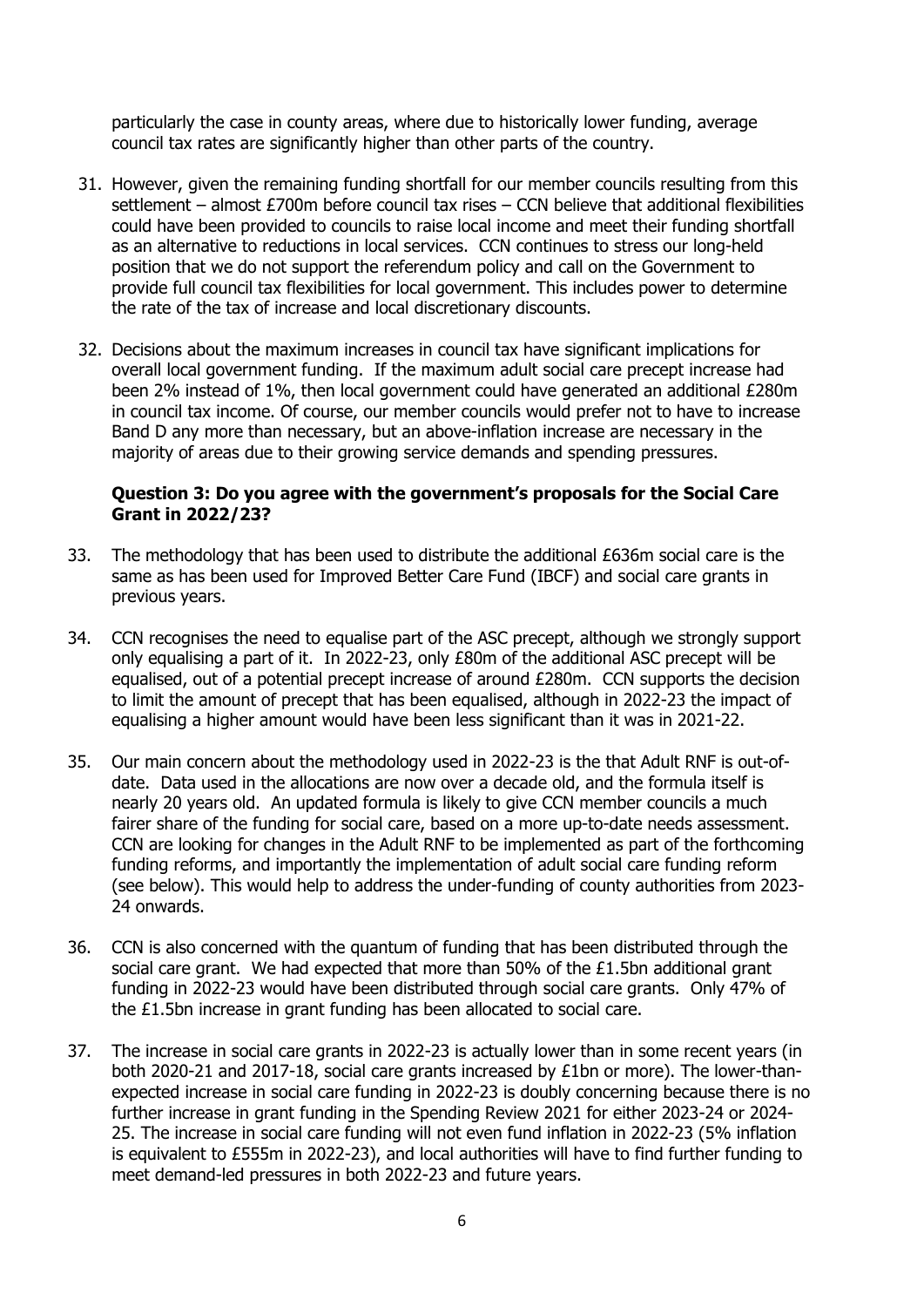### **Question 4: Do you agree with the government's proposals for IBCF in 2022/23?**

38. CCN supports the proposal to increase IBCF in line with inflation. This is a reasonable approach in the short term until the FFR can be implemented. However, the existing allocations within IBCF need to be reviewed. As we have outlined in our response to Q.3, the Adult RNF is now out-of-date. Assumptions for equalising the ASC precept also need to be reviewed (in IBCF, the full precept increase was equalised). From 2023-24 onwards, county authorities would expect to receive a higher share of IBCF (or its successor) than it currently does.

#### **Question 5: Do you agree with the government's proposals for distributing the Market Sustainability and Fair Cost of Care Fund in 2022/23?**

- 39. Using Adult RNF to distribute this funding is reasonable only for the very short term. A new Adult RNF needs to be developed and adopted very quickly. We are aware that research has been done, at the time of the previous introduction of the Care Act, that would update the formula and allow allocations to more accurately reflect the financial impact of the government's social care reforms.
- 40. The new Adult funding formula needs to take self-funders into account, which will be higher in county areas than most of the rest of the country. County authorities will have a greater burden to prepare for the reforms because they have more self-funders. As a result, using the current Adult RNF will under-fund the additional costs of the social care reforms for many county authorities. The impact will not be as significant in 2022-23, when only £200m is being distributed, but the new formula has to be in place in 2023-24 and beyond, when amounts are much higher.

#### **Question 6: Do you agree with the government's proposals for a one-off 2022/23 Services Grant distributed using 2013/14 shares of the Settlement Funding Assessment?**

- 41. CCN can broadly support the proposals to allocate funding through the new Services Grant as a short-term measure. County authorities receive only 26.6% of the 2022-23 Services Grant – but would receive 42% if this funding was distributed using the Adult RNF.
- 42. As we have outlined already in this response, our concerns are that too much of the  $£1.5$ bn funding available has been allocated using SFA rather than through social care grants.
- 43. The choice of 2013-14 SFA has not been justified within the provisional settlement proposals. There is an argument for using a more-recent SFA distribution, but we recognise that there are technical difficulties in doing this (e.g. the impact of "negative RSG"). That ministers have had to use an SFA distribution that is almost ten years old underlines just how pressing it is to deliver the Fair Funding Review in 2023-24.
- 44. CCN does not have a strong view either way about whether the 2022-23 Services Grant forms part of the transitional support (damping) baseline for 2023-24. No rationale has been given in the consultation about why this grant will be excluded but not others (e.g. New Homes Bonus or Lower Tier Services Grant). Consistency will be important in determining the damping baselines for 2023-24. Authorities will also need to know much more – and as soon as possible – about how transitional support will work. A piecemeal approach will make it very difficult to authorities to plan effectively for 2023-24 and subsequent years.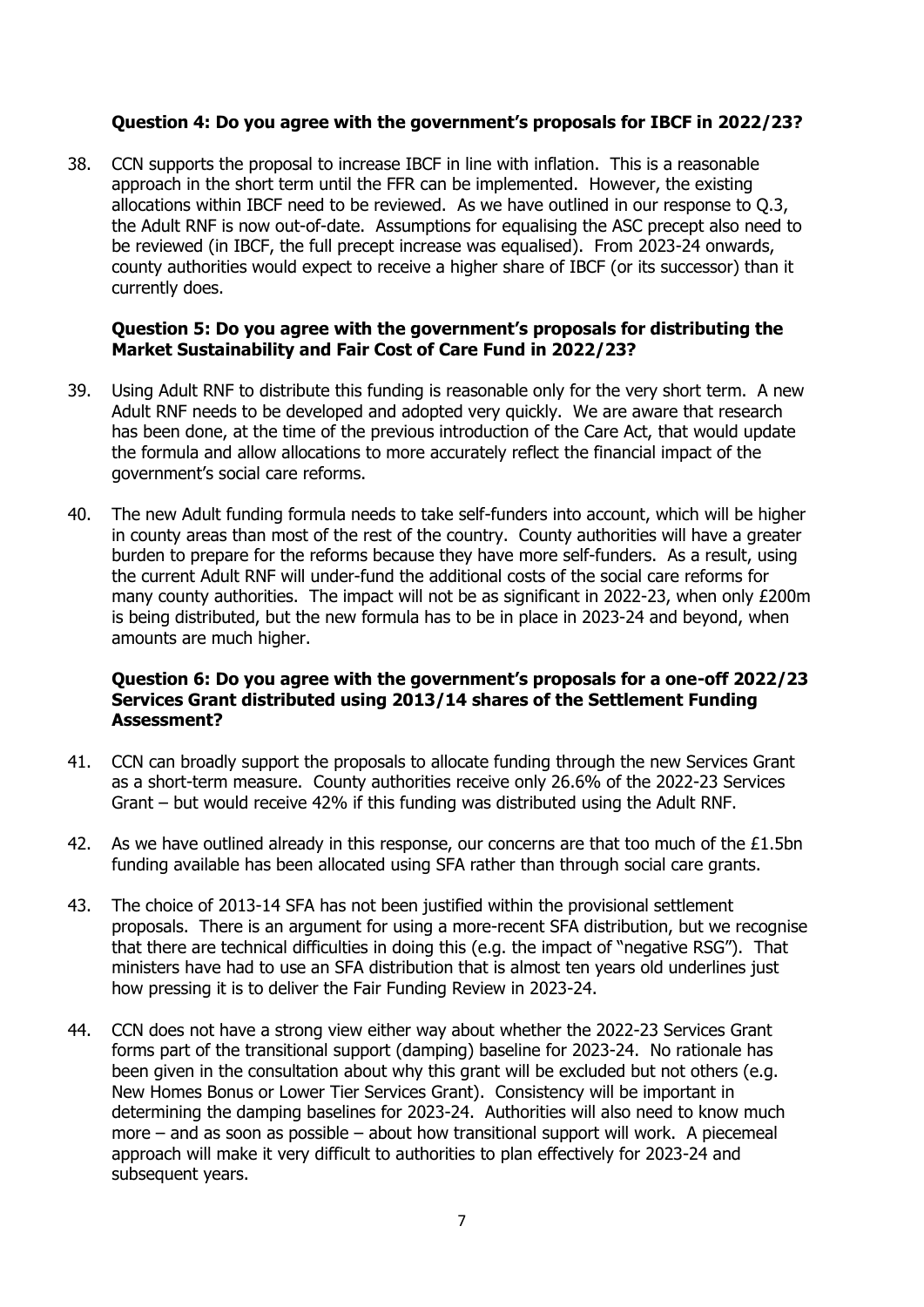#### **Question 7: Do you agree with the government's proposals for New Homes Bonus in 2022/23?**

- 45. New Homes Bonus (NHB) is out-of-date and needs to be phased-out as soon as possible as part of the Government's commitment to reform the policy. CCN is looking forward to the next consultation outlining a replacement for NHB, which we hope will give a higher share of any funding to county councils. These resources (£333m) would be much better used on social care and other key spending pressures within local government. There is no evidence that NHB has incentivised materially higher housebuilding.
- 46. CCN does not in principle support the proposal for an additional one-off allocation in 2022- 23 (Year 12), however we recognise that this is a roll over settlement ahead of wider reforms. Looking ahead we urge the Government to consider the proposals put forward by CCN for the reforms to NHB made in our consultation response last year.<sup>3</sup>

### **Question 8: Do you agree with the government's proposals for Rural Services Delivery Grant in 2022/23?**

47. CCN supports the case for higher funding in rural areas. RSDG was introduced in response to decision to damp increases in sparsity weighting in 2013-14, which would have resulted in an estimated £250m increase in funding for rural authorities. £85m only partially offsets lost funding for rural areas, and we would have expected the RSDG to be increased in line with inflation in 2022-23 at the very least. There remain serious flaws in the way that RSDG is distributed but we would expect these concerns to be addressed in the forthcoming FFR.

### **Question 9: Do you agree with the government's proposal for the Lower Tier Services Grant, with a new minimum funding floor in 2022/23 so that no authority sees an annual reduction in Core Spending Power?**

- 48. CCN supports distributing funding wherever possible using the main needs-based funding formulas (Settlement Funding Assessment (SFA) and Adult RNF), which would more fairly benefit both our county and unitary member councils and wider parts of the sector. CCN accepts the need to continue the Lower Tier Services Grant (LTSG) as part of the roll-over of the settlement, but does not in principle support allocation of funding using this grant.
- 49. Firstly, the damping element of the grant ( $E20.5m$  out of  $E111m$ ) is essentially paid to authorities who are losing New Homes Bonus payments. NHB is an incentive-based grant and authorities should not have built these allocations into their budgets. As a result, no damping support should be required by these authorities. NHB itself was largely funded from a top-slice from overall local government funding (of which, county authorities paid a very large share).
- 50. Secondly, no justification has been given as to why only lower-tier authorities should receive an allocation from the other part of the LTSG (£90.5m). Most service pressures – particularly around adult and children's social care – are in upper tier services. LTSG appears to be entirely designed to "manage" the settlement rather than to use scarce resources effectively.

<sup>3</sup> <http://www.countycouncilsnetwork.org.uk/download/3542/>